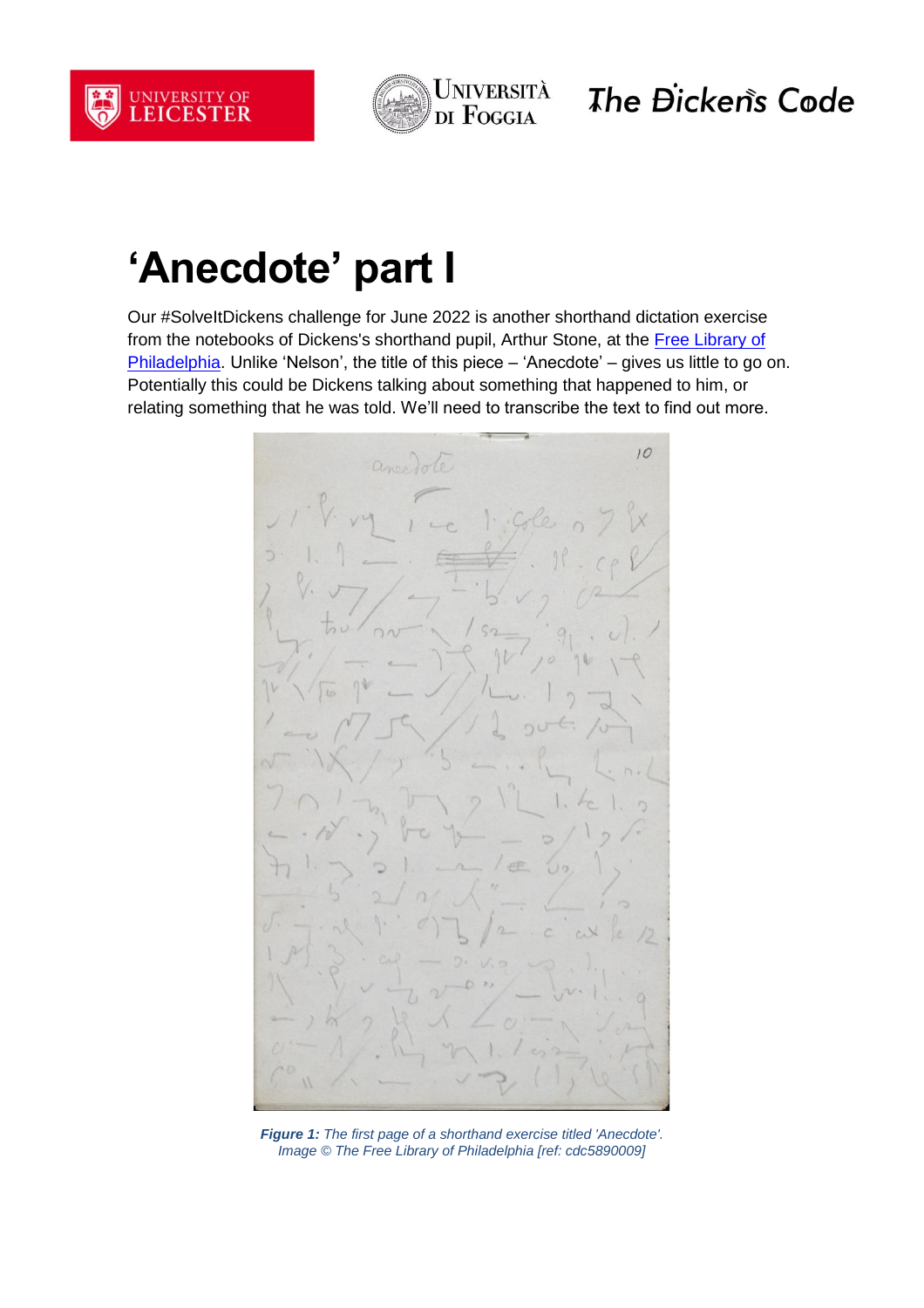Use our ['Resources'](https://dickenscode.org/resources/) to help you decipher the text and look out for words written in longhand and double quotation marks as well. Remember that it is unlikely that you will be able to solve the whole text, but even one new symbol can be useful. Anyone who successfully describes a new symbol with be credited as its discoverer on our Roll of Honour.

Please complete the entry form and email us [\(claire.wood@leicester.ac.uk](mailto:claire.wood@leicester.ac.uk) and [bowleshugo@gmail.com\)](mailto:bowleshugo@gmail.com) your solutions by **30 June 2022**. We will publish the results on **18 July 2022**.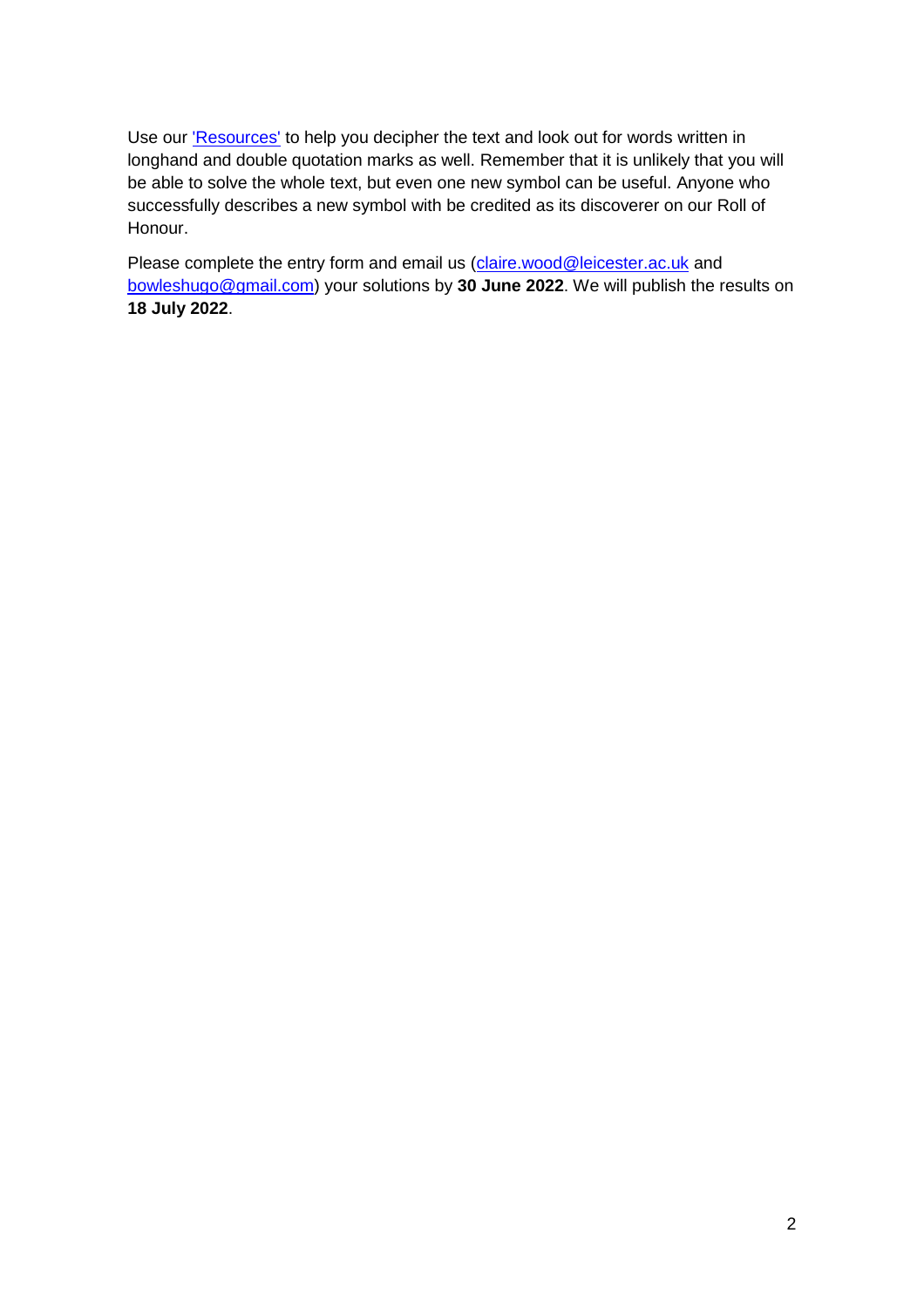## **SOLUTION**

Please decode as much of the text as you can, below, writing your solution for each character or group of characters under the appropriate line of shorthand script.

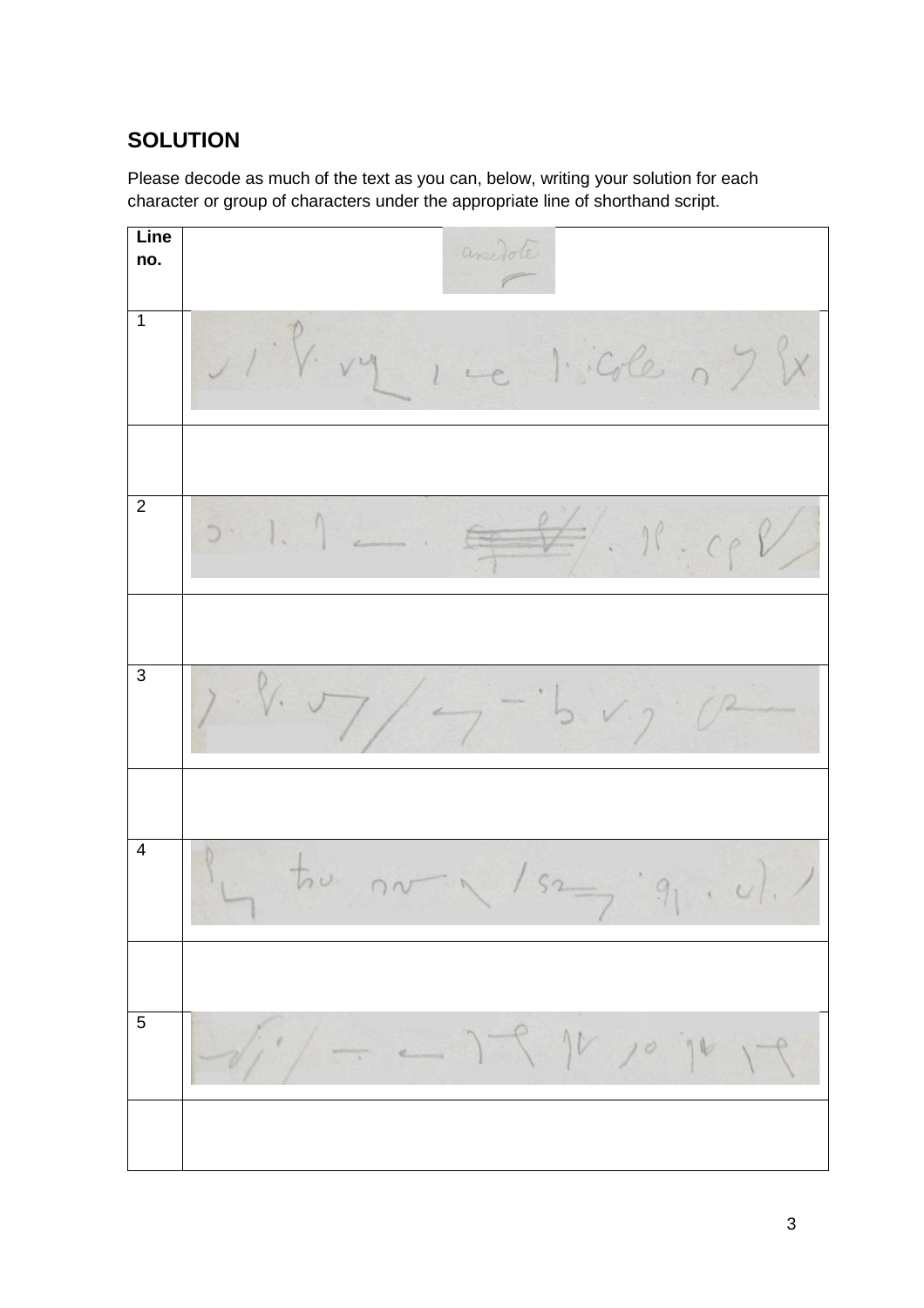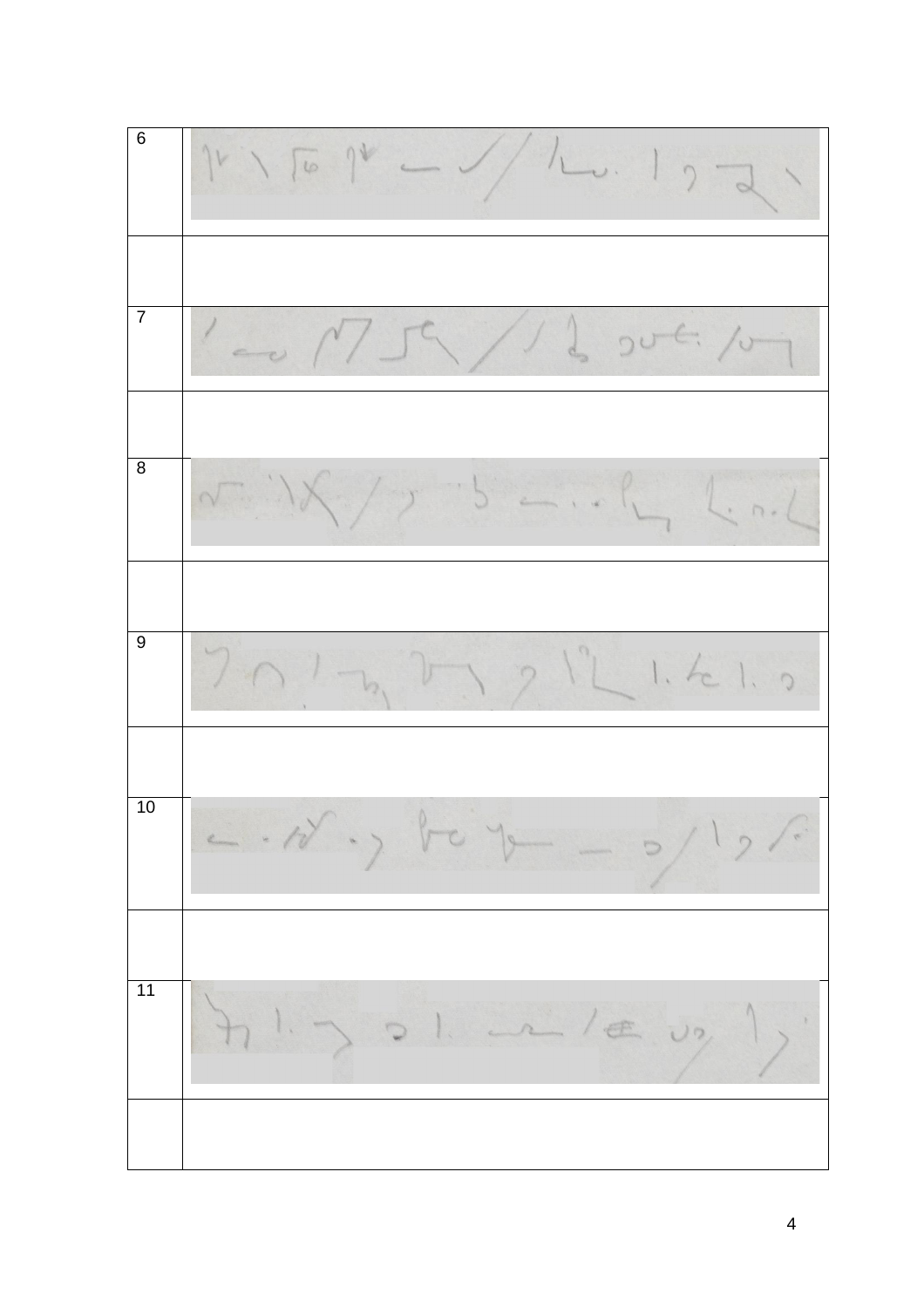